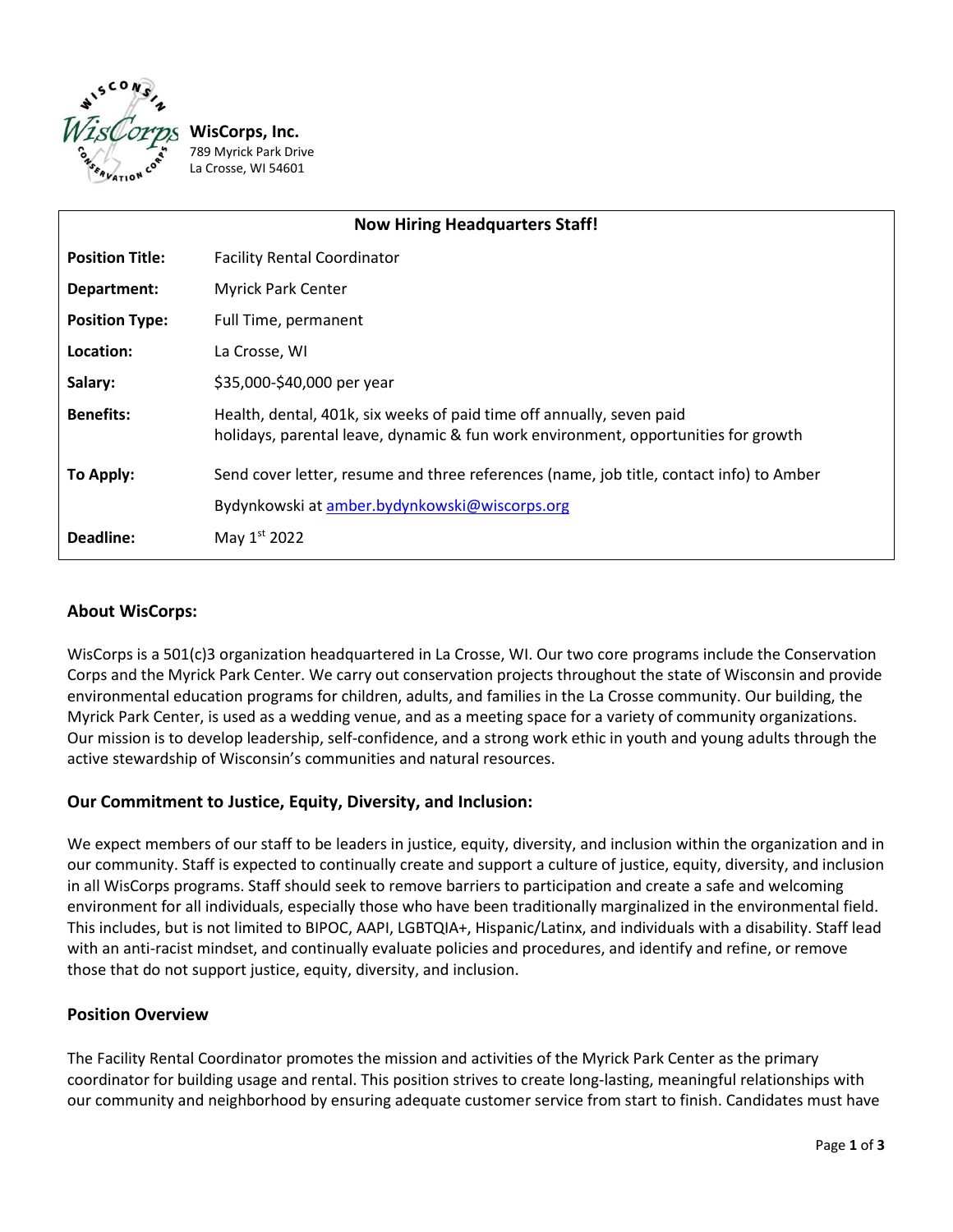excellent communication skills and be willing to work hard to ensure that each interaction at the Myrick Park Center is a success.

## **Duties and Responsibilities**

#### *Facility Rental*

- Facilitate all rental inquiries and meetings/building tours with potential renters
- Coordinate all rental scheduling of the MPC using scheduling software
- Work directly with rental clientele before, during, and after their event
- Keep careful and accurate records of upcoming and past rentals and perform administrative functions of the facility rental program
- Ensure all events have scheduled event staff coverage and staff events as needed
- Organize and maintain rental related equipment (kitchen, AV, etc.)
- Create new resources for potential renters as needed
- Work with MPC Manager and Marketing Staff to develop annual marketing plan to increase bookings for weddings, banquets, and other event reservations. This may include advertising, public presentations, attending conferences, and/or social media presence
- Manage the on-call system and support on-call staff as needed or during incidents
- Success of the facility rental program is measured by earned income for the center, customer satisfaction, and exposure of renters and their guests to further the WisCorps mission.

#### *On-site Visitor Experience*

- Welcome visitors. Engage them to meet their needs, interests or curiosity about the Center and advance the Center's Mission
- Train volunteer receptionists to answer questions regarding reservations; Fill in at the front desk when volunteers or other staff are not available
- Answer the phone in a friendly, professional manner and direct calls to the appropriate person if necessary
- Enforce visitor and building policies for children and adults
- Keep the reception area looking neat, clean, and professional and play a large role in ensuring visitor areas are kept the same
- Handle cash, checks, and credit cards for program payments and facility rental payments
- Ensure risk management practices for the building and areas of oversight are trained and followed

#### *Supervisor Duties*

- Work closely with one to multiple AmeriCorps Member positions
- Oversee event staff as it pertains to reservations

#### *Building support*

- Work with WisCorps staff to coordinate room scheduling for internal programs and meetings
- Ensure on-site coverage is adequate and staff are assigned to cover business hours
- Safeguard money; ensure revenue and petty cash is safe and secure
- Assist around the building as a member of the MPC Team with various tasks including: light maintenance/cleaning and supply purchases